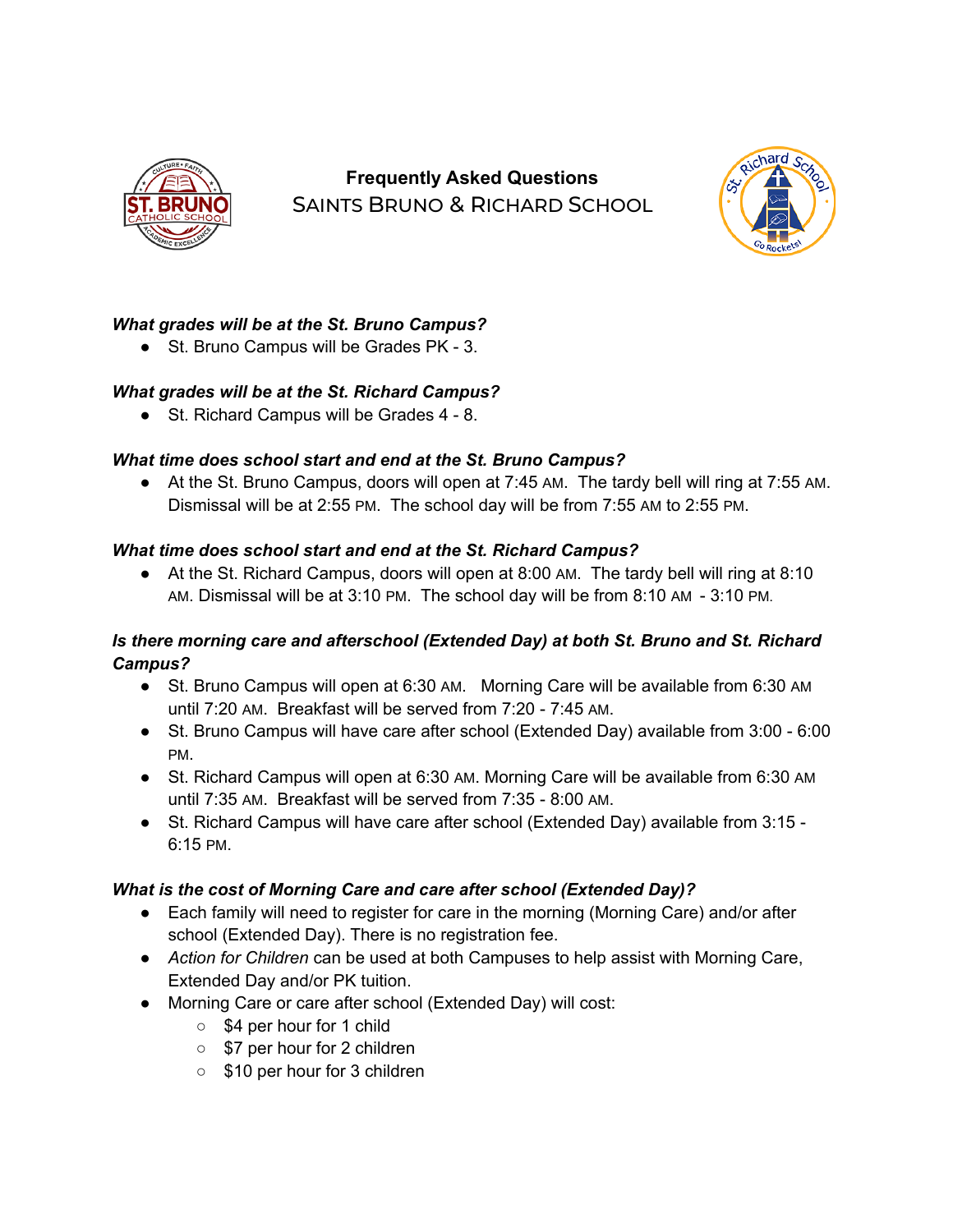#### *What uniforms will students wear at each campus?*

- For the 2022/2023 School Year, students will be able to wear their current Saint Richard or Saint Bruno School uniform.
- For the Fall of 2023, all students will be required to purchase the new uniform.
- Our new school colors will be maroon, navy and gray
- Gym shoes can be worn year round.
- The gym uniform for the 2023/2024 School Year will be maroon pants or maroon shorts with gray t-shirt and Maroon sweatshirt.



#### *What will the registration fee be?*

- The registration fee will be \$100, until February  $25<sup>th</sup>$ .
- The registration fee will be per family.

#### *Will there be an instructional fee?*

- The instructional fee will be per student.
- The instructional fee will be \$250 (*e.g.,* \$250 for one child; \$500 for two children; \$750 for three children; *etc*.)
- The instructional fee covers books, technology upgrades, materials, and supplies.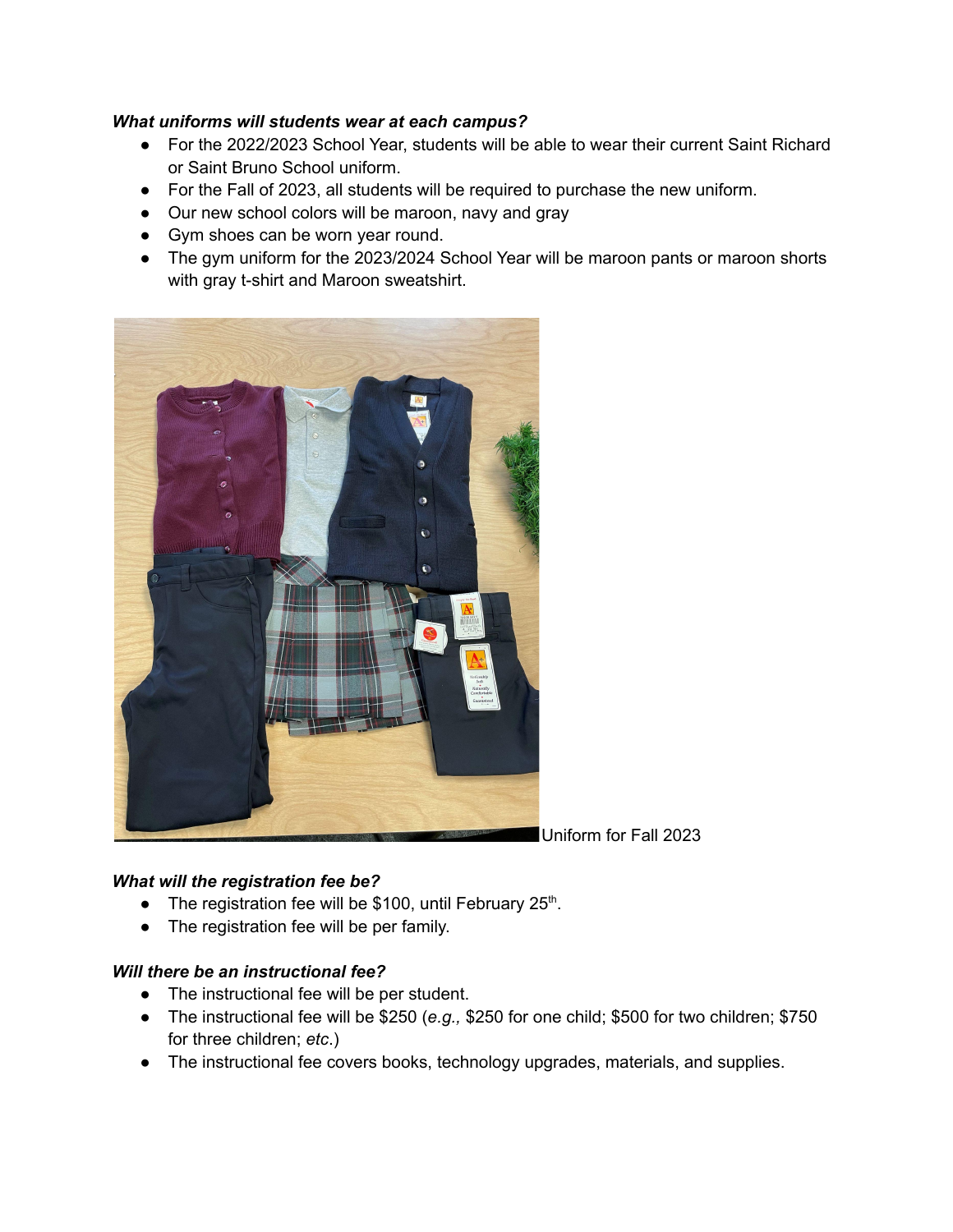| Rate                                                                         | 1 Child | 2 Children                | 3 Children | 4 children |
|------------------------------------------------------------------------------|---------|---------------------------|------------|------------|
| Non-Parishioner (K-8)                                                        | \$5,880 | \$8,430                   | \$10,550   | \$13,450   |
| Parishioner (K-8)                                                            | \$4,800 | \$7,430                   | \$9,550    | \$12,450   |
| <b>Non-Parishioner</b><br>3&4 Year-Old, Full Day<br><b>Preschool Tuition</b> | \$5,380 | \$4,600<br>(Sibling Rate) |            |            |
| <b>Parishioner</b><br>3&4 Year-Old, Full Day<br><b>Preschool Tuition</b>     | \$4,880 | \$4,100<br>(Sibling Rate) |            |            |

*What will my tuition be for the 2022/2023 School Year?*

## *What criteria must I meet to receive the parishioner rate?*

- Attend Mass at St. Bruno or St. Richard Church.
	- Attendance at Sunday Mass will be tracked by the return of your weekly envelopes.
	- $\circ$  Families need to attend 3 out of the 4 (or 5 weeks) during the month and contribute at least \$500 per year.

### *What will the maximum number of students be for each class?*

● We are capping classroom size around 26.

## *Will I have to complete service hours?*

● Each family will be responsible for completing 15 service hours.

## *How do I apply for Scholarships?*

- If you are applying for a Tax Credit Scholarship; then you must complete the application with Big Shoulders Fund or Empower IL.
- Empower Illinois TCS application opens at 7:00p.m. January 12th
- Big ShouldersTCS application opens at 8:00a.m. January 13th
- You choose Saints Bruno and Richard School (PK-3 Campus), if you are applying for a child that will be in Kindergarten through 3<sup>rd</sup> Grade.
- You choose Saints Bruno and Richard School (4-8 Campus), if you are applying for a child that will be in  $4<sup>th</sup>$  through  $8<sup>th</sup>$  Grade.
- All other scholarships will be given based on your application in FACTS.
- Apply for the FACTS Grant and Aid Application and the Scholarship Committee will review your application and award scholarships accordingly.

## *Will there be sacraments next year?*

 $\bullet$  2<sup>nd</sup> Grade (and any 3<sup>rd</sup> grade student who missed the sacrament) will receive the sacrament of 1<sup>st</sup> Reconciliation and 1<sup>st</sup> Holy Communion, which will take place at St. Bruno's Church.